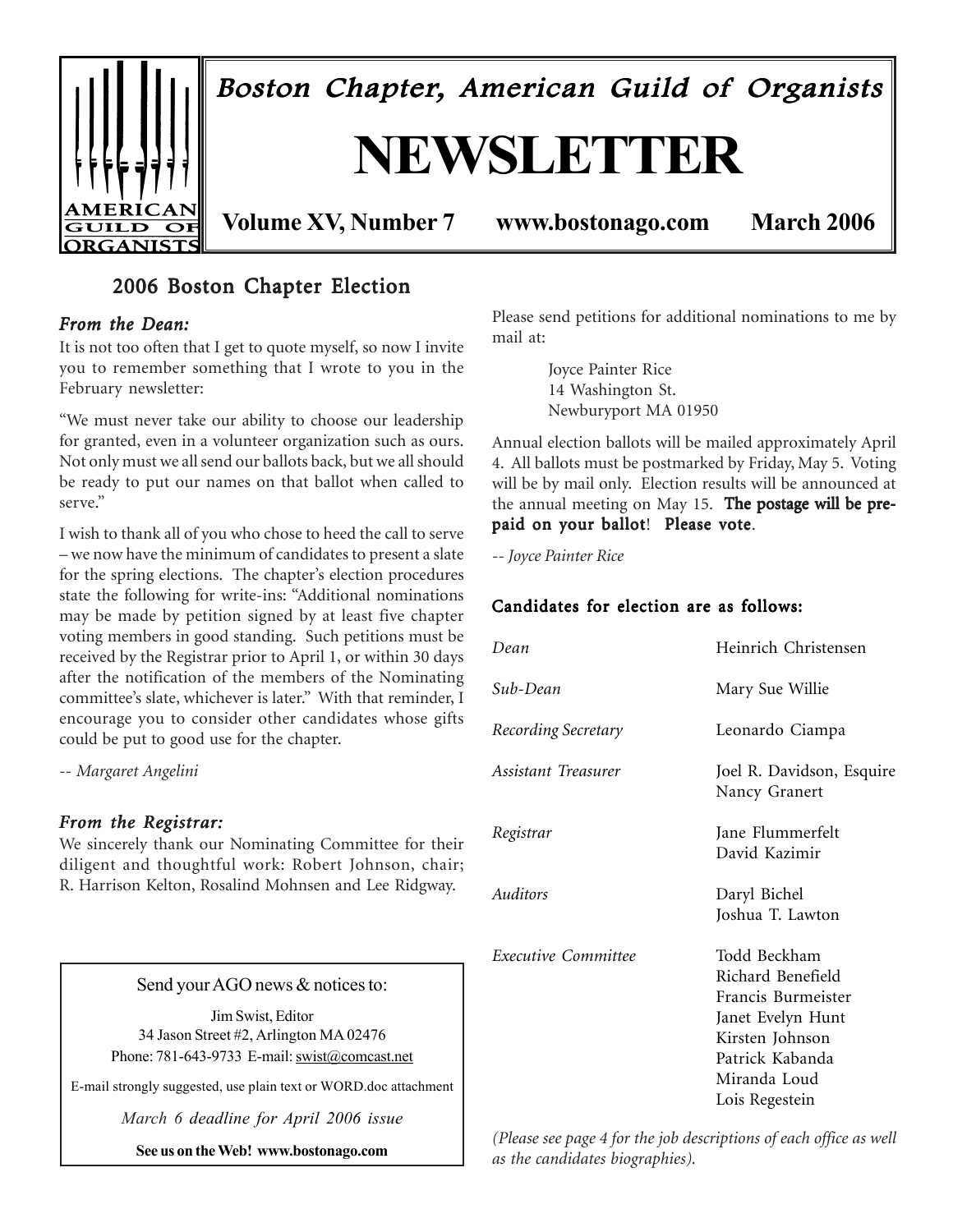### Dean's Message

Many of you have heard me describe the parish where I work as the smallest church in the Episcopal diocese of Massachusetts, and while that might not literally be true there are some Sundays when it feels very true! My guess is that some of you are also watching the average size of the congregations you play for either slowly dwindling or just plain not growing. We really do live in an age where people just don't show up all too often when they join an organization, or they don't even bother to join at all. Life has definitely accelerated over the past 10 or 15 years, and the increased pace leaves less and less time for one to do much of anything relaxing, let alone find the time to go to a service or a concert. So, here is something that is happening right now at St. John's that flies in the face of this conventional wisdom.

Very soon after I arrived at the parish, the rector Jerry Morrow and I began offering the service of Compline on Wednesday nights. He has offered it periodically for as long as he has been there himself, and due to the inevitable turnover in the congregation it had recently been "resting." We chose a lovely setting that is sung in plainsong from beginning to end, and have offered it without fail on Wednesday nights for nearly five years now. For weeks on end there would be services where only Jerry and I were singing, and then for months on end there was one other person who joined us when she could. Over the past year and a half, however, the service is becoming an important fixture in the liturgical life of the parish, and now nearly half of the congregation is likely to drop in for all or part of the service. In the past few months we have been fortunate enough to begin welcoming some guests from the nearby Roman Catholic Church as well, making our Wednesday prayer an ecumenical offering for the wider community.

This midweek service, according to conventional wisdom, should have failed long ago. Plainsong is not easy to sing well, yet all who come are expected to sing. This can be daunting to the newcomers. It is also unabashedly old-fashioned, or traditional if you want to call it that – no popular music, not even an instrument, let alone a drum. It is not at all dressed up; we just light a few candles, gather in silence, sing the music as well as we can, and end in silence. Also, with such a small number attending for so long, many would have given up and cancelled the service because it wasn't growing. This is where conventional wisdom has it all wrong.

*(Conitinued on next page)*

### **Executive Committee Meetings**

Monday evenings 7-9 pm, King's Chapel Parish House, 64 Beacon St. 5th floor, Boston. Charles or Park St. MBTA

March 13 June 5

Executive committee meetings are open to all Chapter members.

Newsletter of the Boston Chapter, American Guild of Organists Published 10 times a year, September-June. Distributed to members & associates of the Boston Chapter, AGO.

Mailed at standard mail rates from Boston MA. Boston Chapter/AGO c/o Timothy Hughes, Membership 20 Pleasant St, Medford MA 02155.

Copyright © 2006, Boston Chapter, American Guild of Organists

### *Boston Chapter, AGO Officers 2005-2006*

| Dean                                                    | Margaret Angelini                       |
|---------------------------------------------------------|-----------------------------------------|
| phrygian@aol.com                                        | 508-435-6167                            |
| Sub-Dean<br>heinrich_christensen@yahoo.com 617-983-1990 | Heinrich Christensen                    |
| Treasurer                                               | Carl Klein                              |
| cdnk@juno.com                                           | 781-274-8406                            |
| Broadcasts                                              | Martin Steinmetz                        |
| cmsteinmetz@verizon.net                                 | 781-235-9472                            |
| Chaplain                                                | The Rev'd Miriam Gelfer<br>617-244-3221 |
| Competitions                                            | David Baker                             |
| dgb137@mac.com                                          | 617-266-0746                            |
| Examinations                                            | Glenn Goda                              |
| <u>glenngoda@aol.com</u>                                | 617-442-7079                            |
| Library<br>joseph.dyer@umb.edu                          | Joseph Dyer<br>617-527-6403             |
| Membership Secretary                                    | Timothy Hughes                          |
| thughes $56@$ comcast.net                               | 781-874-0538                            |
| Membership Committee                                    | Fredrick Guzasky                        |
| fredboston@msn.com                                      | 781-420-6880                            |
| Newsletter                                              | Jim Swist                               |
| swist@comcast.net                                       | 781-643-9733                            |
| Organ Advisory                                          | Richard Hill                            |
| smhill42ne@earthlink.net                                | 508-238-6081                            |
| Placement                                               | Rose Mary Gabler                        |
| <u>rmgabler@aol.com</u>                                 | 781-862-6322                            |
| Professional Development                                | Charlene Higbe                          |
| $\text{cthigbe}(a)$ aol.com                             | 617-497-0610                            |
| Recording Secretary                                     | Barbara Owen                            |
| owenbar@juno.com                                        | 978-465-2068                            |
| Registrar                                               | Joyce Painter Rice                      |
| joyceorganist@aol.com                                   | 978-465-1901                            |
| <i>SPAC</i>                                             | Martin Steinmetz                        |
| cmsteinmetz@verizon.net                                 | 781-235-9472                            |
| Substitutes                                             | David Owens                             |
| andreapressmusic@aol.com                                | 508-429-1725                            |
| YOI                                                     | Mary Sue Willie                         |
| <u>cymswillie@aol.com</u>                               | 978-369-2363                            |
| jdunnatbacs@hotmail.com                                 | John Dunn<br>617-868-8658               |
| Auditors                                                | Lawrence Kuipers                        |
| orienthts@aol.com                                       | 617-561-4746                            |
| jlawton@wso.williams.edu                                | Joshua Lawton<br>617-926-1042           |
| Region I Councilor                                      | Lois Toeppner                           |
| toeppner4@charter.net                                   | 508-366-0509                            |
| District Convener                                       | Grant Moss<br>413-585-3181              |
| Webmaster                                               | Mark Nelson                             |
| marknelson@cbfisk.com                                   | 978-283-1909                            |

#### *Executive Committee*

*Fredrick Guzasky, Charlene Higbe, Lee Ridgway, Mary Sue Willie, Jonathan Ambrosino, Brian Jones, Joan Reddy, Sally Slade Warner, Stephanie Budwey, Cheryl Duerr, Douglas Major, Andrew Shenton*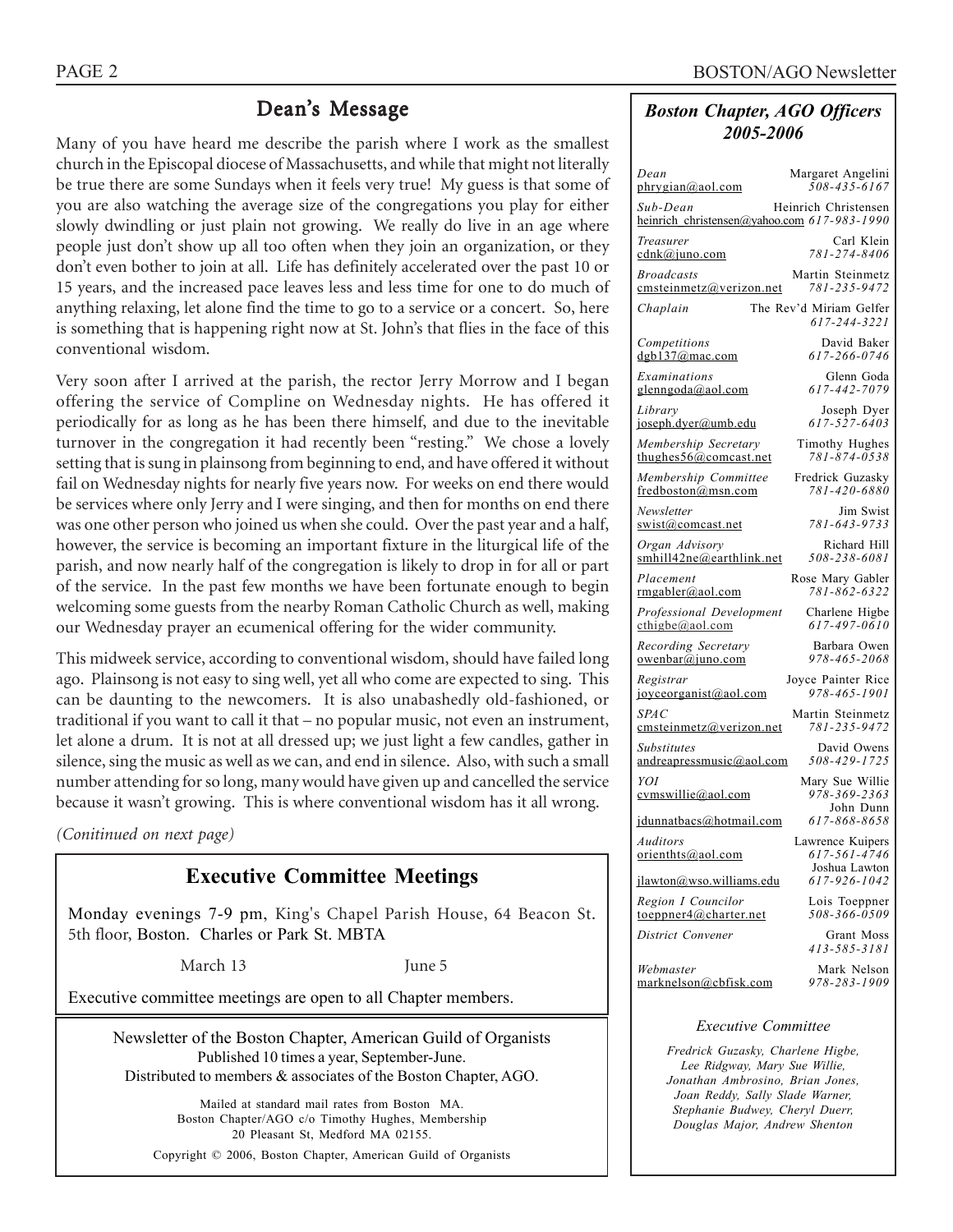### Deans' Message *(continued from previous page)*

Several observations must be made. First, we did not choose to do Compline in a grand cathedral style, but rather picked a setting that works right where we are. We also didn't skimp on the quality of the music – only the best will do if you are going to keep doing it for years on end. By choosing an ancient, simple form and deciding to do it simply and well with no embellishments and no apologies, we join with and extend a prayer tradition that has been with us for a thousand years. Most importantly, there has been no reason to give up because our intention has always been to pray, not to grow. By offering a service that is good, beautiful, and true to its original intent – giving thanks at the end of the day – we are offering something that the world cannot give, and our corner of the world is responding by joining us in this prayer.

No, not all that I have discovered in this weekly celebration applies to our common endeavor in the Boston Chapter, but all of us strive for the good, the beautiful, and the true in our work and music. I hope that this small success will help you discern what will work right where you are, and give you the hope and courage to try it.

 *-- Margaret*

# Minutes of Special Meeting of the Boston Chapter

Tuesday, January 10, 2006 Marsh Chapel, Boston University

Dean Margaret Angelini called a special meeting of the Boston Chapter at 7:15 pm on Tuesday, January 10, 2006. The business of the meeting was to amend the operating procedures of the chapter in order to create the office of Assistant Treasurer. The proposed amendments had been published in the chapter newsletter.

The meeting was called to order at 7:25, a quorum having been reached. Dean Angelini presented the proposed amendments to the Operating procedures. A motion to accept the proposed amendments was made by Carl Klein and seconded by Joyce Painter Rice.

A short discussion followed, in which the necessity of the amendments was clarified. Due to an increase in the workload of filing income reports for state and federal authorities, the treasurer needs an assistant to keep abreast of all the duties of the office. After the discussion, the motion was approved unanimously.

The meeting was adjourned at 7:30 pm.

Respectfully submitted, Margaret Angelini

# Organ Library: Revised Hours for March

The Organ Library will be closed on all Fridays during the month of March. It will still be open on Mondays and for several hours on Tuesdays and Thursdays. Staffing of the Library on the latter two days depends on volunteers, so it would be advisable to be certain that the Library is open before planning a visit. Phone messages (617-353-9339) are checked on Mondays. The e-mail address is orglib@bu.edu.

# Singing the African American Sacred Tradition

The Eliot Church of Newton Friday, March 31, 6:30 pm Dinner (Soup and Salad) 7:30 pm Program (Followed by Dessert)

On March 31, 2006, The Eliot Church of Newton and Myrtle Baptist Church of West Newton, together with the Boston Chapter of the AGO, will be co-sponsoring an evening with Dr. Horace Boyer. Dr. Boyer is a professional gospel singer, holds a Ph.D. in Music Theory from the Eastman School of Music, and is Professor Emeritus at the University of Massachusetts at Amherst. This workshop is designed to celebrate the African American sacred singing tradition, and Dr. Boyer will lead us in singing spirituals, gospels, and various hymns using the New Century Hymnal. This will be a great opportunity to help expand the repertoire of our congregations! Please spread the word and invite your choir and congregation to come and sing together and to enjoy fellowship! Please contact Brunhilde Engelhardt with any questions you may have or if you would like to receive a flyer to distribute in your church: (617) 244-3639 x 204 or e-mail: music@eliotchurch.org.

We will kick off the evening by singing the anthem *It's My Desire* by Dr. Boyer. If your choir is interested in participating, please let Brunhilde know. And how about singing *Precious Lord* (Nr. 472 in the *New Century Hymnal*) or another spiritual in a worship service prior to this event to make your congregation aware and interested? Also, please let Brunhilde know in advance if you are planning to come to the dinner at 6:30 pm. Suggested Donation for the evening is \$10/ \$5 for seniors and students. Eliot Church is located at 474 Centre Street in Newton Corner off exit 17 of the Mass Pike. Hope to see you there!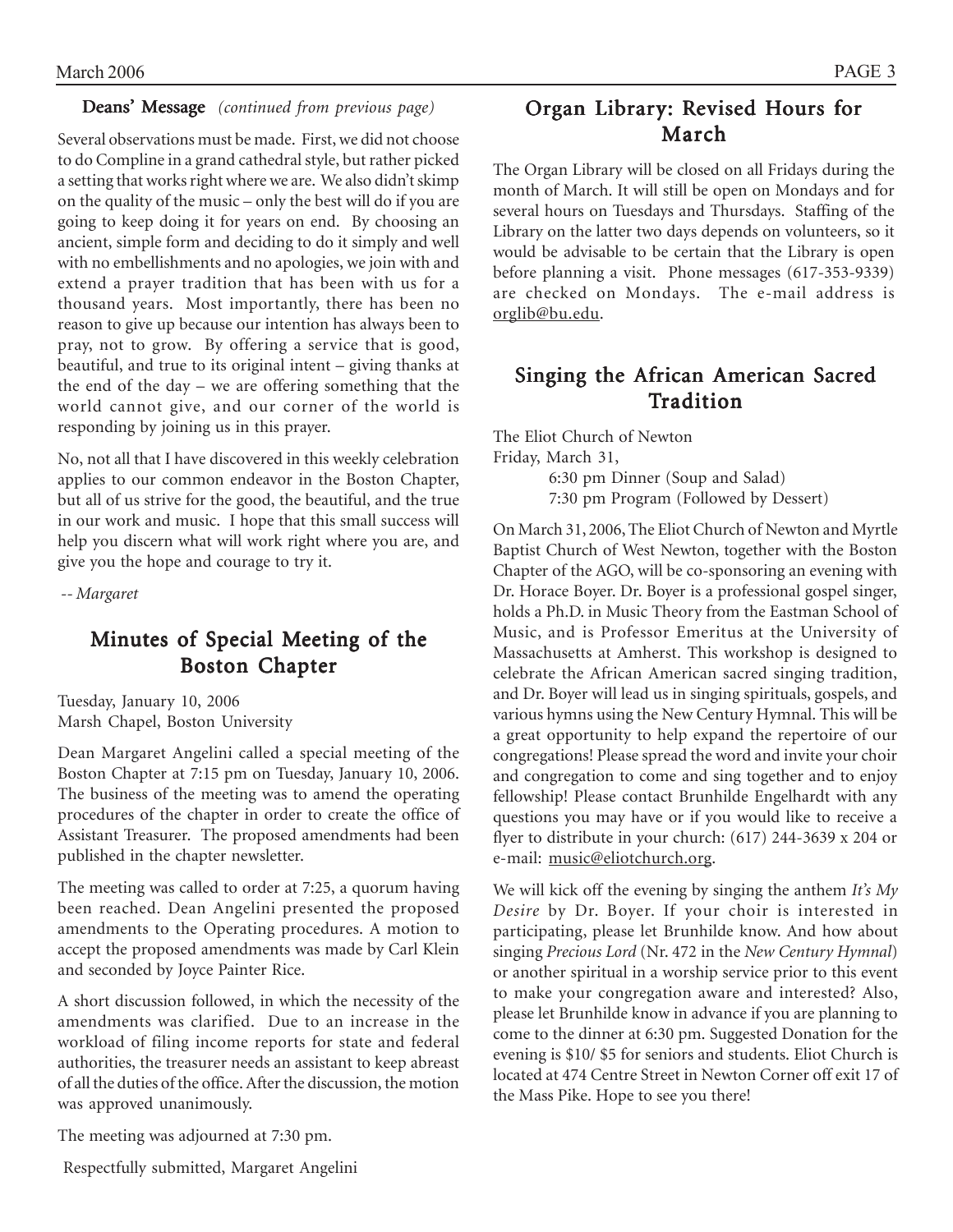### Boston Chapter Elections (continued from page 1)

*The Dean (2-year term) shall preside at all meetings of the Dean Executive Committee and at all general meetings of the Chapter. The Dean shall be an ex officio member of all Standing and Special Sub-Committees of the Executive Committee. The Dean shall have the authority to appoint the Chairpersons of all Standing Sub-Committees of the Executive Committee except for the Program and Nominating Committees. The Dean shall lead and direct the business of the Chapter with the advice and consent of the Executive Committee. The Dean is the Chapter's official representative at regional and national conventions.*

Heinrich Christensen, a native of Denmark, studied at the Royal Conservatory in Århus and with Olivier Latry in Paris, then went on to work in Malmö, Sweden, before he came to the US in 1998 to study with James David Christie at the Boston Conservatory, where he received an Artist Diploma in Organ Performance in 2000. He was the Affiliate Organist of historic King's Chapel for two years, and was appointed Music Director in July 2000 at Dr. Daniel Pinkham's retirement. Heinrich was a prizewinner at the international organ competitions in Odense and Erfurt and has given recitals in Denmark, Sweden, Germany, France, South Africa, Japan, Canada and the US. An avid proponent of contemporary music, he has premiered works by Pinkham, Lee, Saylor and others. He has worked extensively as an accompanist for many choral groups in the Boston area, and has recorded with Philovox and Seraphim Singers for Arsis/ E.C.Schirmer. Arsis released the solo CD *Heinrich Christensen plays the C.B. Fisk Organ* to celebrate the 40th anniversary of the King's Chapel organ in 2004.

*The Sub-Dean* (2-year term) shall assist the Dean in any *Chapter business upon the request of the Dean and perform the duties of the Dean in the latter's absence. The Sub-Dean shall be an ex officio member of all Standing and Special Sub-Committees of the Executive Committee and shall be Chairperson of the Program Committee.*

Mary Sue Willie is a graduate of Syracuse University (Bachelor of Music) and Union Theological Seminary (Master of Sacred Music). She has served many churches in the Syracuse and Boston areas as organist/director and has taught organ and voice at Middlesex School and Concord Academy. A former chair of the Diocesan Music Commission (Episcopal Diocese of Massachusetts), she is co-chair of the Young Organists Initiative of the Boston AGO, serves on the Executive Committee and has served until recently on the Professional Concerns Committee. Currently, her favorite organ in the whole wide world is the new Schoenstein at Christ Church Cambridge.

*The Recording Secretary* (1-year term) takes minutes at all *Executive Committee meetings and distributes them to committee members.*

Leonardo Ciampa is a composer, organist, pianist, choral director, and author. His compositions include "Suite Siciliana" (Op. 145) for two violins, piano, and orchestra, commissioned by the Pro Arte Chamber Orchestra of Boston. His other works include "Trittico Siciliano," three choral ballads commissioned in 2006 by the Andover Choral Society, and "La Bedda Sicilia" 36 Sicilian mazurkas for piano solo. His sacred works include a

multitude of masses, organ works, hymn arrangements, and descants. As an organ recitalist, Ciampa has toured extensively in Europe.

In April of 2001 Ciampa was appointed Music Director of St. Paul's Church, Brookline. For twelve years prior he held a similar position at the First Baptist Church in Jamaica Plain, on whose renowned 1859 E. & G. G. Hook organ (destroyed by fire in 2005) he recorded two compact disks. His latest disk, recorded on the Frobenius organ at First Church in Cambridge, will be released in the spring.

As a pianist, Ciampa's is especially known for his interpretations of Frédéric Chopin, of whose music he will play a six-recital marathon in Brookline in October. As a choral director, Ciampa is the founding director of Coro Polifonico, a predominantly professional choir. He is the author of two books, *The Twilight of Belcanto* (now in its second edition) and *Don Lorenzo Perosi* (to be released this month).

*The Assistant Treasurer (2-year term) shall assist the Treasurer in the performance of his/her duties. Suggested duties include paying bills, making deposits, becoming familiar with the bookkeeping system, and performing other financial duties as mutually agreed upon with the Treasurer.*

Joel R. Davidson, Esquire, is a solo practitioner private attorney in practice for 15 years specializing in social security disability, residential real estate, and probate administration. He currently is organist at St. Brendan Church in Dorchester and has been the organist there for four years. He has been a practicing organist since 1977. Joel writes: "I am a very honest, diligent sort and take my responsibilities seriously. I have been a member of the Boston Chapter of the AGO for at least 10 years."

Nancy Granert is organist at Boston's Emmanuel Church. She also serves as organist at Temple Sinai in Brookline and teaches organ at Boston University. In 1985, as part of the Harvard Bach Commemoration, she presented the Boston premiere performance of many of the then newly discovered Neumeister Chorale Preludes. The Harvard University Choir has, over the past few years, released 5 CDs on which she is heard as accompanist and in solo works.

Ms. Granert has spent three summers in Spain, pursuing scholarly studies of Iberian organ music with Montserrat Torrent and Guy Bovet. She has played many historic instruments in Mexico and has taught courses in the Interpretation of Spanish Organ Music in Oaxaca, Mexico. She has played several organ recitals in Tokyo and Nagoya, and participated in the International Organ Festival held in Nagoya and Shirakawa. She served as Dean of the Boston Chapter, AGO, from 1988-90 and as Treasurer for the National Convention held in Boston in June 1990.

Ms. Granert received her education at Oberlin College, studying organ with Garth Peacock and harpsichord with David Boe and William Porter. In 1976 she received her Master of Music degree from the New England Conservatory of Music, under Yuko Hayashi.

### *The Registrar (1-year term) conducts the balloting and sends reports of Chapter programs to The American Organist.*

Jane Flummerfelt is currently Organist and Director of Music at Hancock United Church of Christ on Lexington's Battle Green. She serves on the boards of Boston Early Music Festival and Choral Arts New England. She is a former member of the Executive Committee having served on the membership committee.

David Kazimir of Salem is organist and director of music at Church of the Ascension in Ipswich, Massachusetts. He also serves on the staff of C.B. Fisk, Inc. in Gloucester. David holds the bachelor of music degree in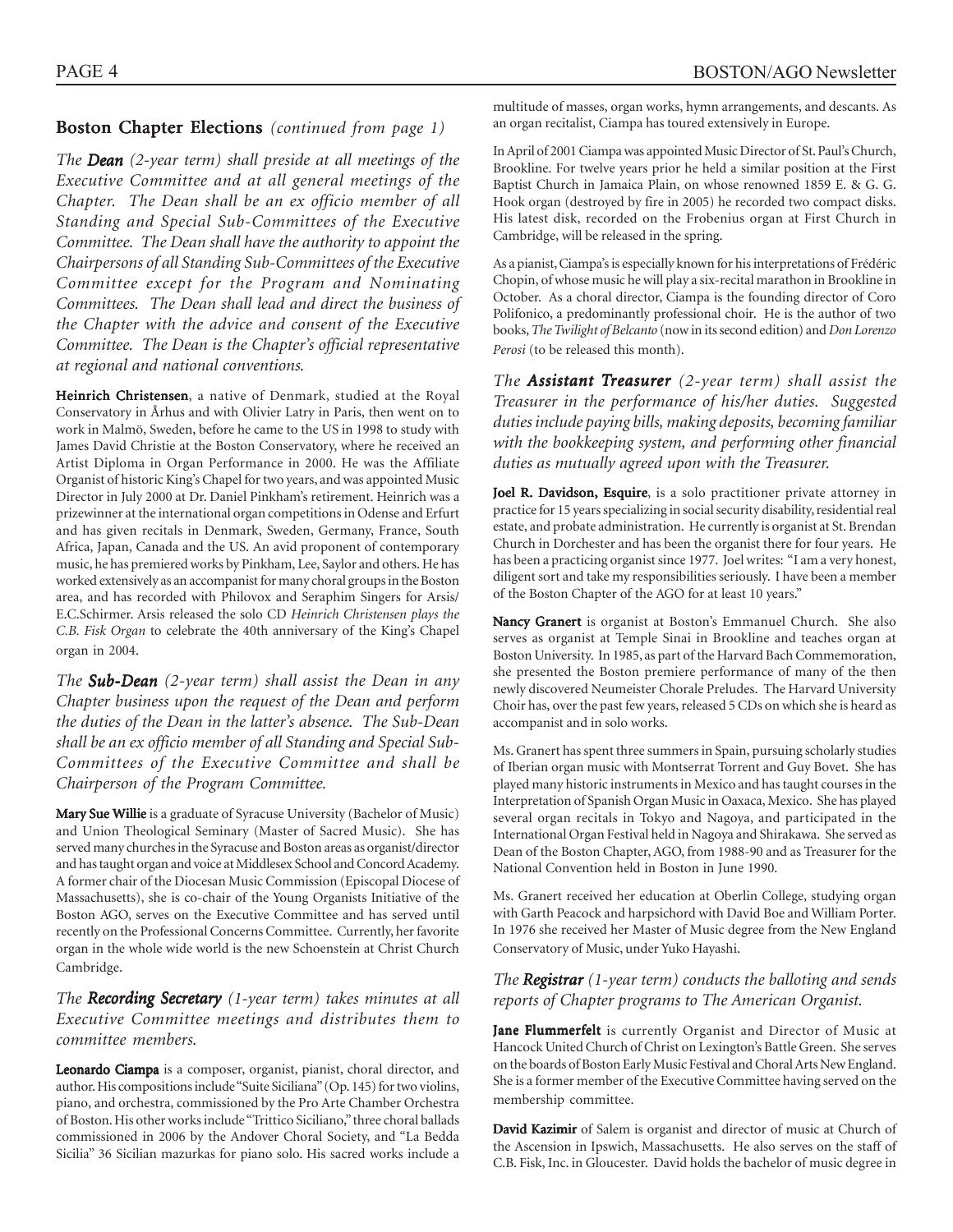organ performance from the Oberlin College Conservatory where he was a student of David Boe. His studies in conducting have been with Timothy Brown and James O'Donnell. As a soloist he has appeared in concert at major churches and cathedrals in Boston, Cleveland, New York, Washington, and overseas in Rhonda, Wales; Lausanne, Switzerland and Jerusalem. Prior to moving to Massachusetts he served as assistant director of admissions for Oberlin Conservatory overseeing prospective student data research and coordinating on-campus auditions for admissions.

### *Auditors (select 2; 1-year term) serve on the Finance Committee and assist the Treasurer in reviewing the financial records of the Chapter.*

Daryl Bichel received an undergraduate degree in music education from Augustana College in Sioux Falls, South Dakota, and holds master's degrees in performance of early music and in organ performance from the New England Conservatory. He has worked extensively as a church musician in Lutheran and Episcopal parishes. Currently he is Monastery Organist for the Society of St. John the Evangelist in Cambridge, and Music Minister at the Episcopal Parish of the Messiah in Auburndale (Newton). His recent interests include composing organ and choral music and hymns, liturgical innovation, and the use of multiple art forms and the juxtaposition of ancient and modern elements in worship. He has served on the Board of Trustees for the Old West Organ Society and on the Executive Committee of the Boston Chapter of the AGO, and is currently on the board for Cappella Clausura. He is a member of Schola Nocturna, a plainchant choir, and Coro Stella Maris.

Joshua T. Lawton, SPC, recently completed work for a Masters degree in Organ Performance and Early Music at the Longy School of Music, as a student of Peter Sykes. He received his Bachelor's degree in English from Williams College, where he first began his organ studies with Edwin I. Lawrence of Bennington, VT. He is also an experienced church chorister, having served as bass section leader at First Parish in Framingham for several years. Other musical interests include continuo, composition, modern and contemporary (classical) music, and trombone/sackbutt. He is currently the organist at the First Congregational Church in Natick.

**EXECUTIVE COMMITTEE MEMBERS** (select 4; 3-year *term) serve to transact the general business of the Chapter and serve on Chapter standing sub-committees.*

Todd Beckham is organist-choirmaster at St. Michael's Episcopal Church, Milton; organist at Temple Beth Shalom, Peabody; Harpsichord Tutor in Early Music for Mather House at Harvard University; organist-music minister for the Episcopal Church at Marsh Chapel Boston University; and Director of Choral Activities Dover-Sherborn Regional High School. A frequent performer as singer, harpsichordist, organist and conductor in the US and Europe, he has performed with Schola Cantorum of Boston, Capella Alamire, The Arcadia Players, Ensemble Kammerton at First Night Boston, The Boston Early Music Festival, at the Brugges International Competition in Belgium and with Wren Music in London's St. Paul's Cathedral.

Todd studied choral conducting with Ann Jones and Robert Shaw at Boston University and singing at the Longy School of Music with Laurie Monahan. As a member of Capella Alamire, he has recorded sacred music of Josquin Des Pres, Antoine Busnois, and Nicholas Gombert for the Titanic and Dorian labels. At the Dartington Festival in Devon England, he was one of four countertenors cast in the modern premier performance of the first opera written in English: Grabu's *Albion and Albanius* directed by Anthony Rooley. For four consecutive seasons he was chosen to perform with the Robert Shaw Festival Singers at New York City's Carnegie Hall under conductors Neville Marriner, Charles Dutoit, James Conlon and Andre Previn.

Richard Benefield is Keeper of the D. A. Flentrop Organ in Adolphus Busch Hall, Harvard University, and Deputy Director of the Harvard University Art Museums. A native of Alabama, he was educated at Baylor University (BM and MM) and the New England Conservatory of Music (DMA). His organ teachers include George McSpadden, Joyce Jones, and James David Christie. In addition to his work in art museum administration, Mr. Benefield has performed extensively as a singer, conductor, and organist. His writings on the music of Daniel Pinkham and on nineteenth-century French church music have been published by *The American Organist* and A-R Editions. He is also organist of the summer chapel, Saint Andrews By-The-Sea in Rye Beach, NH.

Frances Burmeister is the Director of Music at First Religious Society, UU, a position she has held for three years. Prior to that time she lived in the Cleveland area where she was active in church music, conducting, and owned an antiques store which specialized in period antiques and historic keyboards (fortepianos, harpsichords, and a clavichord or two). As an organ recitalist and piano accompanist, she has played concerts all over the East coast. She holds degrees in performance from Old Dominion University and University of Michigan.

Janet Evelyn Hunt, DMA, FAGO, moved to Boston last year to become Director of Music/Organist at St. John's Seminary in Brighton. A Dallas native, she received a degree in organ performance from Oberlin, a double master's degree in organ and harpsichord from Southern Methodist University, and a doctorate in harpsichord from University of North Texas. In Dallas she served the AGO Chapter on the Executive Committee, as newsletter editor, and as education coordinator. As a member of the 1994 National Convention committee, she oversaw the NCOI competition and performed in the world premiere of Susa's *The Wise Women*. She was a featured recitalist at the 1999 Region VII convention. Dr. Hunt has been a finalist in several prestigious competitions, including twice in the Bodky Competition for Early Music, and the Biarritz, France *Prix André Marchal* organ competition. She has recorded two CD's of works by Franck and Vierne; selections have been featured on NPR's *PipeDreams*. She is currently researching and transcribing sacred vocal works by the Renaissance composer Peter Philips.

Kirsten Johnson is Director of Music at St. Mary's Episcopal Church in Newton Lower Falls, a position she has held since 1992. She leads Adult and Junior Choirs and serves as organist. Her undergraduate degree in music is from St. Olaf College in Minnesota; Master's degree is from the Institute of Sacred Music and Yale Divinity School. She was an organ student of Robert Baker and did further organ study at New England Conservatory with Yuko Hayashi. Kirsten is a former member of the St. Olaf Choir, the Yale Camerata, and Boston Cecilia. She also is Director of *Music Together of Wayland/Weston*, an early childhood music and movement program.

Patrick Kabanda, a native of Uganda, East Africa, developed his interest in the organ while a chorister at Namirembe Cathedral in Kampala. Mr. Kabanda is School Organist/Instructor in Music at Phillips Academy in Andover. He has served as organist at Emanuel A.M.E. Church, as organist/ music director at the Church of The Intercession, and as assisting organist at Wall Street's Trinity Church in New York City.

He made his European debut at St. Paul's Cathedral in London. In Asia, he has performed at the Hong Kong Cultural Centre, and in the United States, he has performed at Alice Tully Hall and St. Patrick's Cathedral, NYC, the Busch Hall at Harvard University and at the Washington National Cathedral in Washington, D.C. In July 2005, Mr. Kabanda toured Botswana, South Africa and Swaziland conducting research on southern African native music. He has toured Uganda and Kenya (2000) and also taught and performed in Cairo, Egypt. Patrick received his Bachelor's and Masters of Music degrees from The Juilliard School and was awarded the 2003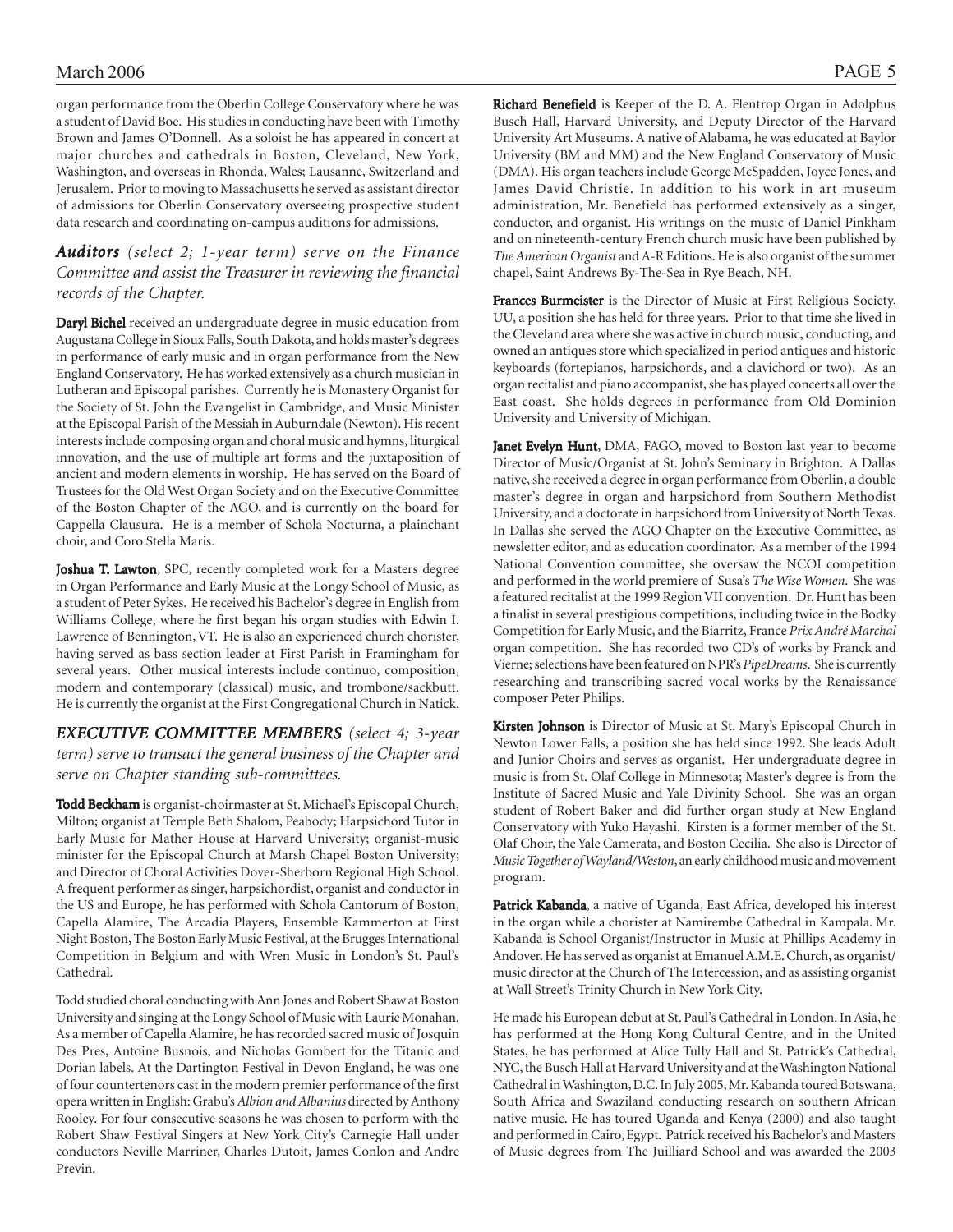William Schuman Prize for outstanding achievement and leadership in music. From 1996 to 1998, he attended Brevard College in North Carolina and also attended the Brevard Music Center Summer Festival. He has studied organ under John Weaver and Charlie Steele; piano under Greg Morris and Marilyn Neeley; improvisation with Gerre Hancock; and composition with Stanley Wolfe.

Miranda Loud performs as a mezzo-soprano, harpsichordist, organist and conductor. She is currently Music Director and Organist at St. Peter's Episcopal Church, Weston, where she directs two choirs, as well as the Music at St. Peter's Concert Series, which she founded in 2000. She has recently renamed the series *Rialto Arts, Inc*. with a new not-for-profit mission to blend classical concerts with environmental awareness and benefit. She began intensive private vocal training in 2001 and began performing as a mezzo soprano in 2002. Recently she recorded and performed alto solos of Bach's Four Lutheran Masses with the *Publick Musick* in Rochester, NY. Other recent premiere performances have been *Four Winter Songs* by Cambridge composer James Woodman at the Portland, ME Art Museum, and a song cycle written for her by composer Forrest Pierce, in Banff, Canada. She appeared in the Boston-based Vox Consort production of baroque staged English works.

Miranda holds a B.A. from Wellesley College and a Mus.M. in Performance and Literature in Organ from the Eastman School of Music. In 1994 she was a semifinalist in the Chartres organ competition in France. While living in New York City, she served on the NYC Chapter Board of the AGO, was Associate Organist at St. James' Episcopal on Madison Avenue for three years, and also was assistant organist at St. Ignatius Loyola.

Lois Regestein, AAGO, was Dean of the Boston chapter from 1983 to 1985. In prior years, she had served the Chapter as Secretary, Registrar and Newsletter Editor, and was a member of the Program committee for the 1976 National AGO Convention in Boston. Following her term as Dean, she founded and for some years chaired the Boston Chapter Organ Advisory Committee. Currently, she serves on the Organ Library committee.

Lois has long held an interest in the historic American organ. Her CD, *An Appleton Anthology*, documents seven of the nine extant organs built by the leading early 19<sup>th</sup> century Boston organ builder, Thomas Appleton. She has been active in the Organ Historical Society for a longer time than the AGO, playing for more than twenty national conventions, and serving three terms as a member of the National Council.

Lois has given numerous concerts in this country and in Europe. Currently, she is the Organist for the Jesuit Urban Center/Immaculate Conception Church on Harrison Avenue, Boston.

### Requiescant in Pace

### Gary Suhrstedt

Gerhardt ("Gary") Suhrstedt, BAGO member and concert pianist who performed duo recitals with his wife Barbara, died Dec. 29 at age 59. A native of Charleston, SC, Gary held degrees from Furman Univ. and Boston Univ. In 1976 he became music director and organist at St. John's Episcopal Church, Newtonville, for more than a decade, until he and Barbara began their full time concert career. A consummate musician in every respect, Gary was a soughtafter substitute organist. His funeral Mass was held at Immaculate Conception Church, Malden, where he had played many times as substitute for Rosalind Mohnsen, parish music director. Grace, in Rosalind's playing, the pastor's homily and welcome, and the cantors' singing, characterized the liturgy. Numerous AGO members and other musician friends attended.

As duo pianists Gary and Barbara performed in 40 states and in Canada. They made six concert/teaching trips to the St. Petersburg/Lomonosov area of Russia. In February Barbara attended events in Russia held in honor of Gary: in Lomonosov on Feb. 6, a celebration of his life, and a concert, Feb. 12; and in St. Petersburg, a concert on Feb. 19.

Donations in Gary's memory may be made to the Suhrstedt Family Music Fund, c/o St. Matthews Lutheran Church, 405 King St., Charleston, SC 29403.

### Rand Warren

BAGO Chapter member Rand Warren of Cranston, RI passed away on January 2, 2006. He had been a Chapter member for many years and was a faithful and enthusiastic organ crawler.

He is survived by his partner, Wayne A. Phillips, his sister and brother and their families.

# Substitute List

The subsitute list will next appear in the April issue. See the February issue for the most recently released version.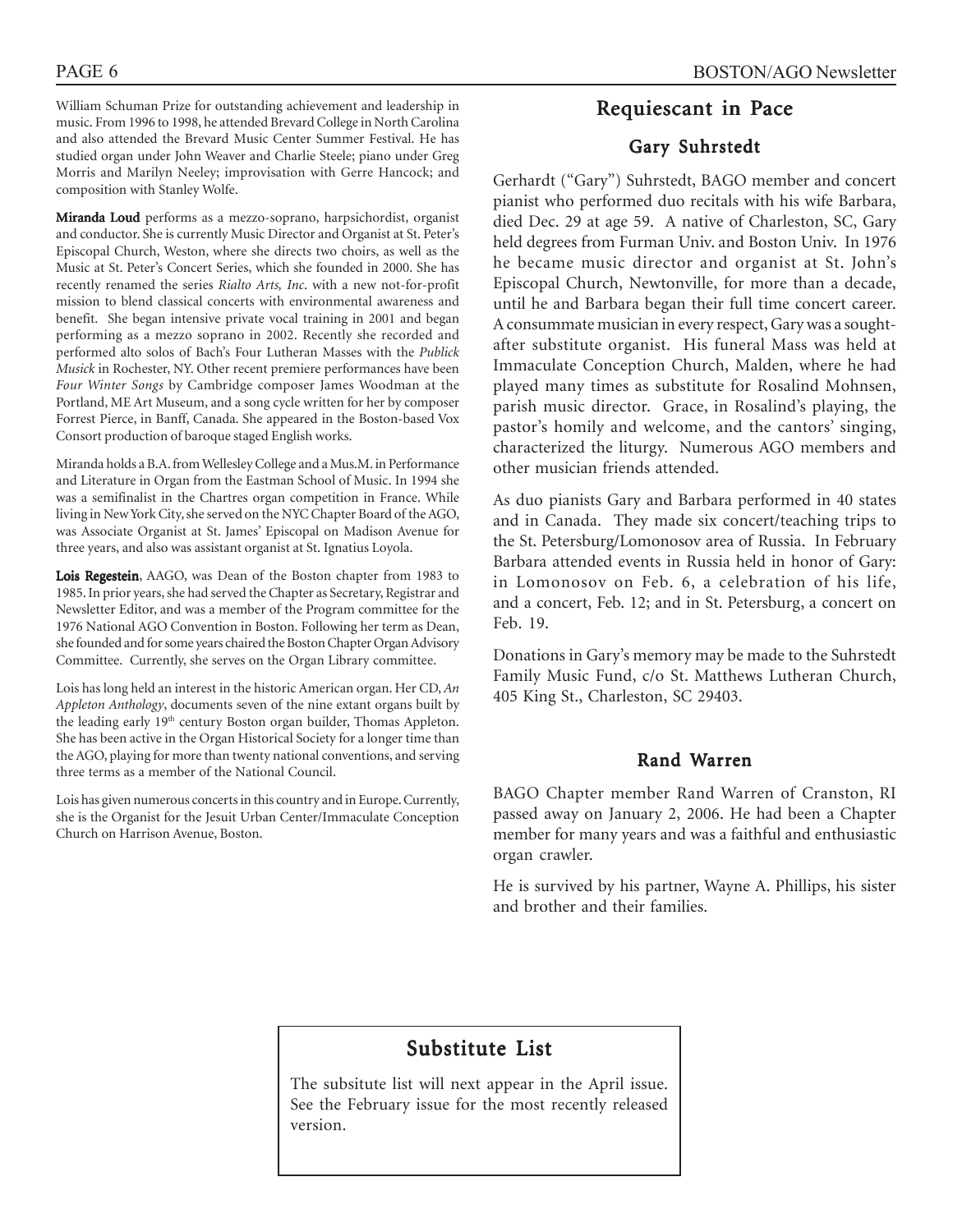# AGO Chicago 2006

The 2006 National Convention in ChicAGO is fast approaching. Some of the highlights include:

Symphony Center concert spectacular with organists Thierry Escaich, Philippe Belanger, Maxine Thevenot and David Schrader performing recently composed and newly commissioned works for organ and orchestra conducted by the sensational Julian Wachner.

• Thomas Murray playing the 1922 E.M. Skinner at St. Luke's Episcopal, Chelsea Chen playing the new Fisk at St. Chrysostom's, James O'Donnell playing the Dobson/ Schlicker at Valparaiso University, Chicago Community Chorus and Mickey Thomas Terry at Moody Church, Sophie-Veronique Cauchefer-Choplin of Paris, Alexander Fiseisky of Russia, Wolfgang Seifen and Stefan Engels of Germany.

An unprecedented array of workshop choices from Gregorian chant to Gospel music, Hispanic resources to Dutch organ music, playing the pedals to performing arts medicine.

• Exquisite dining, unparalleled shopping, fabulous fireworks and all the sights and sounds of Chicago.

Don't miss it! Register online now. For complete details and registration information, visit website www.agohq.org/ 2006. Join us July 2-6, 2006, at the Chicago Marriott Hotel on the "Magnificent Mile."

We look forward to seeing you!

*James Thomashower, Executive Director*

*Fred Swann, President*

*Ron Vanderwest, Convention Coordinator*

*Karen Rich, Councillor for Competitions and Conventions*

# Newsletter Editor Change of Address

Please note that the newsletter editor has moved!

Jim Swist 34 Jason Street #2 Arlington MA 02476

This change is effective March 1. E-mail address is unchanged: swist@comcast.net.

# Methuen "Open Console Day"

Due to the success of our last Open Console Day at Methuen Memorial Music Hall, we are again this year offering the opportunity for organ students to come to the Hall to have a hands-on experience to play. As many of you know, last year we had improvements done to the console with a relocation of stops, tremolos, and preparation for the future. This year, we are doing some additional modifications and will have an 8' Krummhorn on the Positiv and an 8' Clarinet on the Choir. This will be a wonderful opportunity for any organ students that you may know to come to the Hall and meet other people like themselves who love music. Please spread the word to those that me be interested.

The Open Console Day will be on Saturday, May 13 from 10 am to 2 pm. Please have the students bring some music to try out. The console will be made available on a firstcome, first try basis. Father David Gallagher will be available to assist at the console, and Richard Ouellette will also be available to answer any questions. Teachers and parents are also encouraged to attend. There is no admission charge.

Methuen Memorial Music Hall is located at 192 Broadway (Route 28), Methuen, MA. For any questions or further information, please contact Richard at 978-388-0366 x25 (work), or 978-922-7636 (home), or by e-mail at soarabove@comcast.net*.*

*-- Richard J. Ouellette*

# The Diapason Resource Directory

*The Diapason* has published its 2006 Resource Directory. Designed as an organist's handbook, the Resource Directory provides listings of companies, individuals, products and services for the organ and church music fields. A directory of associations and calendar of events are also included. *The Diapason Resource Directory* is available for \$5.00 postpaid, and included free with each subscription to *The Diapason*; 56 pages, 5-3/8" x 8" format.

For information: Jerome Butera, Editor, *The Diapason*, 380 E. Northwest Hwy., Suite 200, Des Plaines, IL 60016-2282; 847-391-1045; jbutera@sgcmail.com.

www.TheDiapason.com

# Ad Space Available

The back page  $(4-1/2 \times 7-1/2)$  is still available at \$85 for the June (Summer) issue. Please contact the editor if interested.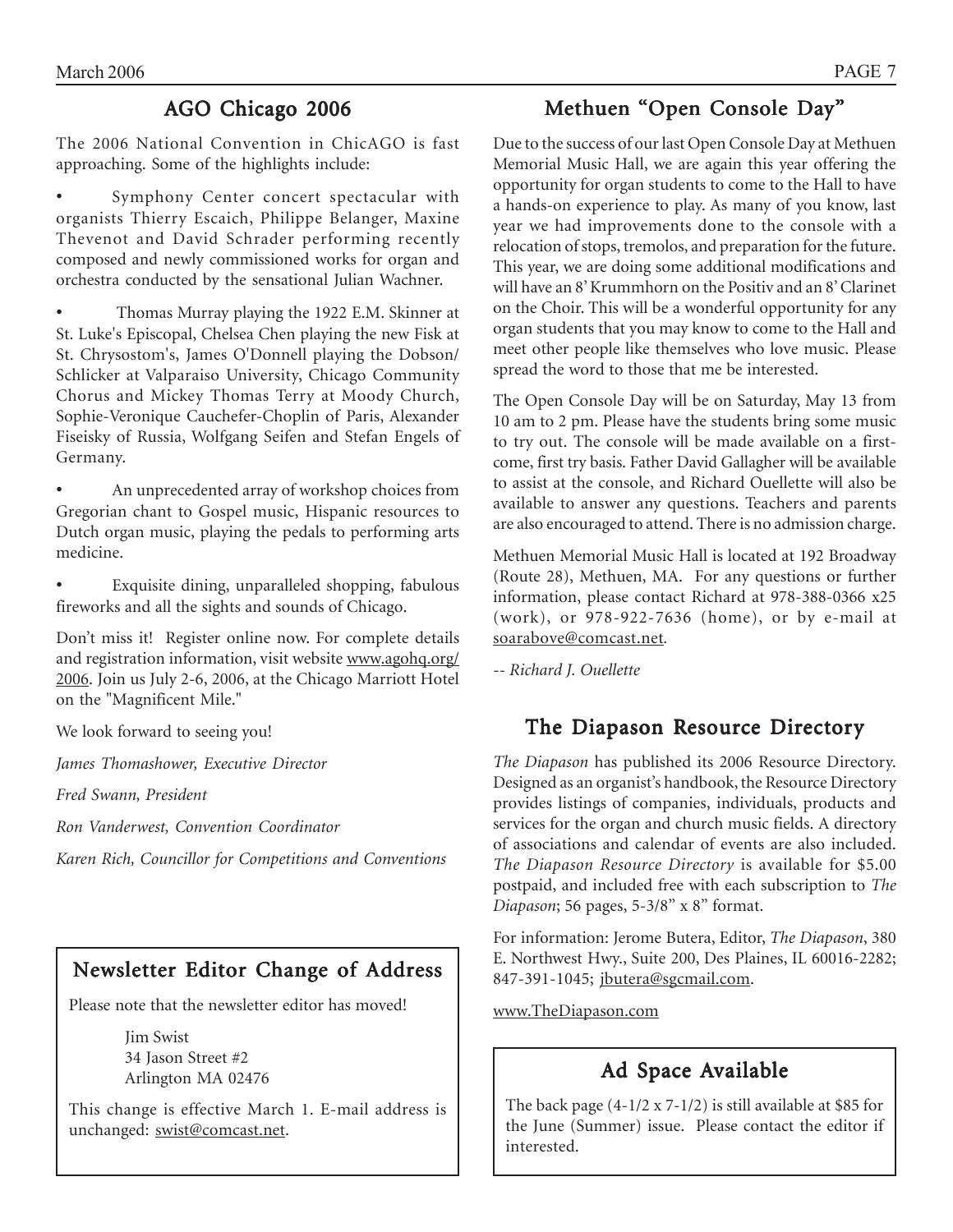# **BOSTON/AGO CONCERT CALENDAR**

#### Wednesday, March 1 6:30 pm

Choir of the Advent (Ho, *dir*): Ash Wednesday service: Palestrina, Allegri, Clemens non Papa. Church of the Advent, 30 Brimmer St, Boston. 617-523-2377 Donation **b** 

### 7:30 pm

Stuart Forster, director & organist: Ashing & Eucharist: Byrd, Gibbons, Morley, Storace, Bach. Christ Church, Zero Garden St, Cambridge. 617-876-0200 Donation **b** 

### Thursday, March 2 12:15 pm

Edward E Jones, organ. Adolphus Busch Hall, 27 Kirkland St, Cambridge. www.hcs.harvard.edu/organ Free

### Friday, March 3 12:15 pm

Michael Murray, organ. Trinity Church, Copley Sq, Boston. 617-536-0944 Donation **b** 

#### Saturday, March 4 9:30 am

Unitarian Universalist Musicians Workshop. *See article page 11.*

### 5:30 pm

Peter Krasinski, organ: demo; 6:00 spaghetti supper; 7:00 Buster Keaton's *The General* with organ accompaniment. St John's Episcopal Church, 48 Middle St, Gloucester MA. 978-283-1708 \$10/5 因 (reservations required for dinner)

# Sunday, March 5

### 12:15 pm

Scott Lamlein, organ. Wesley United Methodist Church, 114 Main St, Worcester MA. 508-799-4191 Donation

### 4:00 pm

Brunhilde, Engelhardt, organ: JS Bach, CPE Bach, Brahms, Mendelssohn, Hindemith. Eliot Church of Newton, 474 Centre St, Newton Corner MA. 617-244-3639 x204 Donation h

### 7:30 pm

Stuart Forster, director & organist: Choral Evensong: Mundy, Shephard, Howells, Brahms, Bach. Christ Church, Zero Garden St, Cambridge. 617-876-0200 Donation **b** 

#### 9:00 pm

Schola Nocturna: Night Prayer: Anon, Hildegard, Palestrina. Episcopal Parish of the Messiah, 1900 Comm Ave, Auburndale MA. 671-312-8328 Free **b** 

### Tuesday, March 7

12:15 pm

Catherine Hedberg, mezzo-soprano; Heinrich Christensen, organ: Bach Cantata 169, arias. King's Chapel, 58 Tremont St, Boston. 617-227-2155 Don \$3 h

#### Wednesday, March 8 12:15 pm

Lois Regestein, organ. Jesuit Urban Center, 775 Harrison Ave, Boston. 617-739-1340 Free 因

### 6:30 pm

Lenten Evensong. Trinity Church, Copley Sq, Boston.  $\boxed{6}$ 

### Thursday, March 9 12:15 pm

Christopher King, organ. Adolphus Busch Hall, 27 Kirkland St, Cambridge. www.hcs.harvard.edu/organ Free

### Friday, March 10

12:15 pm

Richard Webster, organ. Trinity Church, Copley Sq, Boston. 617-536-0944 Donation **b** 

### 7:30 pm

Peter Planyavski, organ: Music from the World's Great Cathedrals. Merrill Auditorium at City Hall, 389 Congress St, Portland ME. 207-883-9525 \$15 因

### Saturday, March 11 9:30 am

James Olesen (Brandeis), leader: Recorders/Early Music Metrowest Singers' Workshop -

Bach Birthday Party. Trinity Episcopal Church, 81 Elm St, Concord MA. 978-264-0584 \$16 reg by Mar 8 [5]

### 7:00 pm

1927 Silent movie *Metropolis* with organ accompaniment. United Congregational Church, 395 High St, Holyoke MA. Free

### 8:00 pm

Cappella Clausura: Dialogues: Opera in the Convent: von Bingen, Cozzolani, Leonarda, Wullur, Tann. Episcopal Church of the Messiah, 1900 Comm Ave, Auburndale MA. 617-312-8328 \$15/8 因

### Sunday, March 12 3:00 pm

Newton Choral Society (Carrier, *cond*): Carole Haber, Krista River, Jason McStoots, Thomas Jones, soloists. Mozart *Spatzen Messe, Requiem;* Brahms *Warum ist das Licht gegeben.* Our Lady Help of Christians Church, 573 Washington St, Newton MA. Donation \$20/16

### 3:00 pm

Rebecca Hawkins, violin; Ben Peterson, cello; David Owens, piano: Mozart, M Arnold, V Ferroni. St John's Episcopal Church, 95 Deerfield Ave, Westwood MA. 781-329-2442 Donation

### 4:00 pm

Lewis Williams, baritone; Mark Engelhardt, organ & piano: Bach, Mendelssohn, Haydn, Franck, African-American Spirituals. Grace Episcopal Church, 385 Essex St, Salem MA. 978-744-2796 \$15/10

### 4:00 pm

A Joyful Noyse (Aldins, *dir*); Hannah Davidson, viola da gamba; Mai-Lan Broekman, violine: Buxtehude Passion Cantata *Membra Jesu Nostri.* Latvian Lutheran Church, 58 Irving St, Brookline MA. 781-326-7823 Min \$15 for Church Restoration Fund.

### 7:00 pm

Gregory Crowell, clavichord: Haydn, CPE Bach, Benda, JS Bach, Handel, Graham Lynch.

Friends Meetinghouse, 5 Longfellow Pk, Cambridge. 781-891-0814 \$10/5 sts, BCS

#### Tuesday, March 14 12:15 pm

John Ferguson, solo violin: Bach *Partita in b minor.* King's Chapel, 58 Tremont St, Boston. 617-227-2155 Don \$3 因

#### Wednesday, March 15 6:30 pm

Lenten Evensong. Trinity Church, Copley Sq, Boston. **固** 

### Thursday, March 16 12:15 pm

Thomas Fielding, organ. Adolphus Busch Hall, 27 Kirkland St, Cambridge. www.hcs.harvard.edu/organ Free

### Friday, March 17 12:15 pm

Michael Kleinschmidt, organ. Trinity Church, Copley Sq, Boston. 617-536-0944 Donation **b** 

### 7:30 pm

Boston Orpheus Ensemble (Burton, *dir*): Bach Cantatas 199 & 150, Oboe Concerto BWV 1059. Watercolors by Phyllis A Paster. St Andrew's Episcopal Church, 79 Denton Rd, Wellesley MA. 781-235-7310 \$20/10/5 Season tickets \$170/70 srs

### 7:30 pm

Arlene Kies, piano; Charlotte Kies, clarinet; Jerome Claverie, cello: Mozart, Beethoven, Liszt, Brahms Trio. Christ Church, Pine St, Exeter NH. 603-772-3332 x105 Don \$12/10

### Saturday, March 18 8:00 pm

"A New-Born Fire": Sacred Music of the 20th Century. Martin *Mass for Double Chorus,* Britten *Hymn to St Cecilia,* Gebuhr *Pax Vobiscum,* Casals, others. First Church Congregational, 11 Garden St, Cambridge. 617-349-3400 \$40,25,20,15  $\boxed{6}$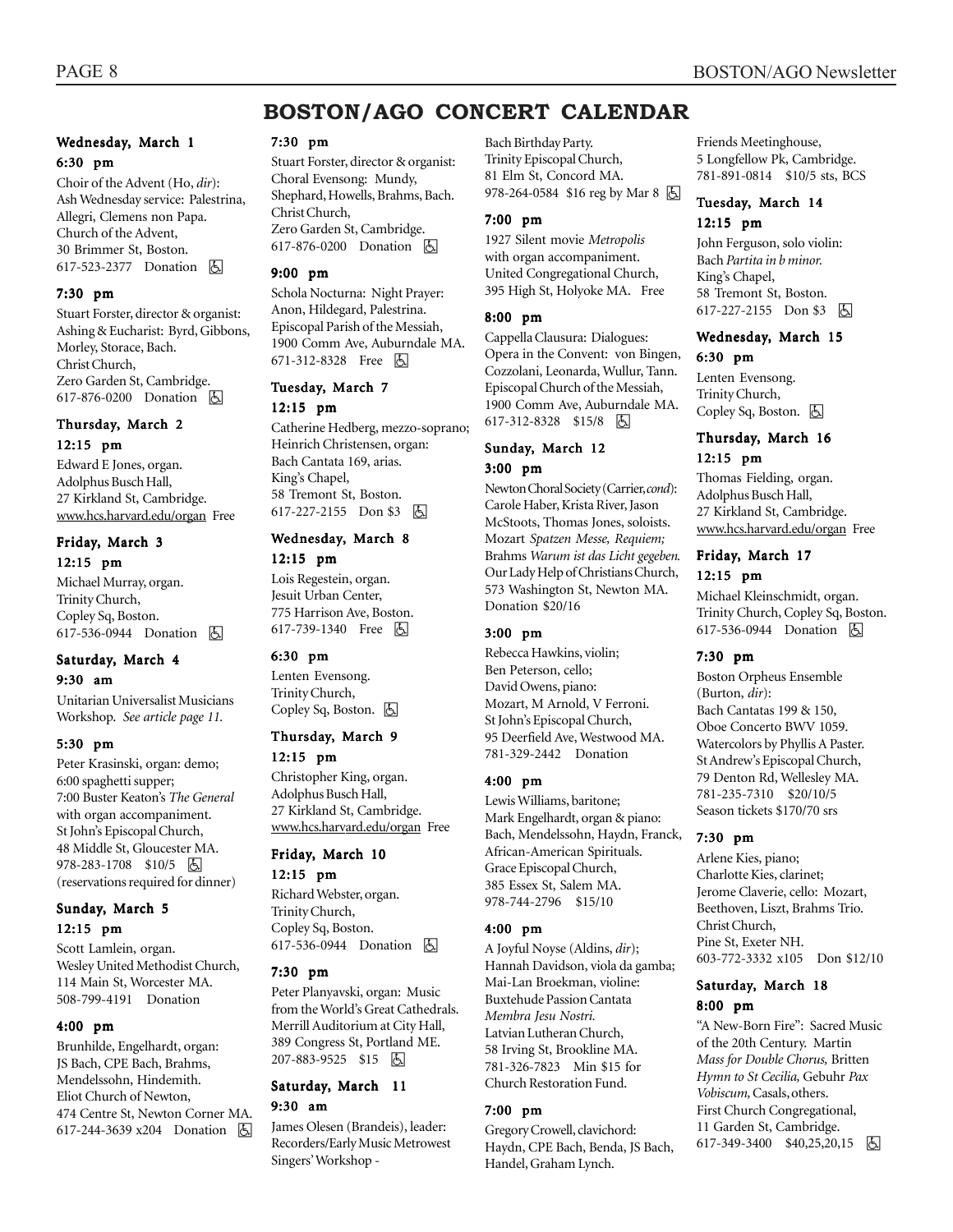### Sunday, March 19 3:00 pm

Karel Paukert, organ. St Joseph Memorial Chapel, College of the Holy Cross, Worcester MA. 508-793-2296 Free **A** 

### Tuesday, March 21 12:15 pm

Harry Huff, organ: JS Bach birthday recital: *Dorian Toccata & Fugue,* others. King's Chapel, 58 Tremont St, Boston. 617-227-2155 Don \$3 因

### Wednesday, March 22 6:30 pm

Lenten Evensong. Trinity Church, Copley Sq, Boston.  $\Box$ 

### Thursday, March 23 12:15 pm

Henry Huff, organ. Adolphus Busch Hall, 27 Kirkland St, Cambridge. www.hcs.harvard.edu/organ Free

### Friday, March 24

12:15 pm Glenn Kime, organ. Trinity Church, Copley Sq, Boston. 617-536-0944 Donation  $\boxed{6}$ 

### Saturday, March 25 7:30 pm

Clark Wilson, organ, accompanying silent movie *Wings.* Knight Auditorium, Babson College, Wellesley MA. 508-674-0276

### Sunday, March 26 4:00 pm

Choir & Schola of All Saints, St Cecilia Choristers of Christ Church, Andover (Teeters, Glavash, Bruns, *cond*): Duruflé *Requiem,* Fauré *Messe Basse,* others. All Saints Parish, 1773 Beacon St, Brookline MA. 617-738-1810 x12 Free

### 4:00 pm

St Mary's Parish Choirs (Broms, *dir/org*): Fauré *Requiem,* Pergolesi *Stabat Mater.* St Mary's Church, 8 Church St, Holliston MA. Donation \$10

### 4:30 pm

Carl Klein, organ; followed at 5:00 by Parish Choir of the Advent (Zadig, *dir;* Wood, *org*): Choral Evensong with Benediction. Church of the Advent, 30 Brimmer St, Boston. 617-523-2377 Donation **b** 

### 5:00 pm

Ya Fei Chuang, piano. Harvard-Epworth Church, 1555 Mass Ave, Cambridge. 617-354-0837 Free

### 5:00 pm

King's Chapel Choir & Soloists (Christensen, *org/dir*): "Can Spring Be Far Behind?" Britten, Ravel, Hindemith, others. King's Chapel, 58 Tremont St, Boston. 617-227-2155 x345 Don \$12/8 h

### Tuesday, March 28 12:15 pm

Russell Orchestra (J Chapman, *dir*): Bach, Mozart, Ravel. King's Chapel, 58 Tremont St, Boston. 617-227-2155 Don \$3 因

### Wednesday, March 29 6:30 pm

Lenten Evensong. Trinity Church, Copley Sq, Boston.  $\Box$ 

### Friday, March 31

### 12:15 pm

Michael Bawtree, organ. Trinity Church, Copley Sq, Boston. 617-536-0944 Donation  $\Box$ 

### 6:30 pm

Dinner: call Brunhilde if coming. 7:30 Dr Horace Boyer, gospel singer: Singing the African American Sacred Singing Tradition. Dr Boyer leads singing of spirituals, gospel, hymns. Reception follows. Eliot Church of Newton, 474 Centre St, Newton Corner MA. 617-244-3639 x204 Don \$10/5 h

### 8:00 pm

Tufts University Chamber Singers & Orchestra (Clark, *cond*): Benefit for First Baptist Church in Jamaica Plain Organ Fund: Howells *Requiem,* Mozart *Coronation Mass in C,* Bach motet *Jesu meine Freude.* Reception.

St John's Episcopal Church, Roanoke Ave & Revere St, Jamaica Plain MA. 617-524-3992 Donation \$10/5

### Sunday, April 2 2:30 pm

Larry Allen, organ; Maria Ferrante, soloist; Wesley Choir & Festival Singers: Duruflé *Requiem.* Wesley United Methodist Church, 114 Main St, Worcester MA. 508-799-4191 Donation

### 4:00 pm

Mark Nelson & Mika Oba, organ; Sarah Wetzel, soprano; Susie Field, flute: Lenten Vespers: Duruflé, Thompson, Bach. St John's Episcopal Church, 48 Middle St, Gloucester MA. 978-283-1708 Donation  $\boxed{6}$ 

### 5:00 pm

Stuart Forster, director & organist: Choral Evensong: Byrd, Phillips, Sumsion, Mendelssohn, Bridge, Harwood. Christ Church, Zero Garden St, Cambridge. 617-876-0200 Donation **b** 

### Tuesday, April 4 12:15

Deborah Charness, flute; David Owens, organ. King's Chapel, 58 Tremont St, Boston. 617-227-2155 Donation \$3 | A

### Wednesday, April 5 6:30 pm

Lenten Evensong. Trinity Church, Copley Sq, Boston.  $\Box$ 

### Thursday, April 6

### 12:15 pm

Abbey Hallberg Siegfried, organ. Adolphus Busch Hall, 27 Kirkland St, Cambridge. www.hcs.harvard.edu/organ Free

### Friday, April 7

12:15 pm Patricia Snyder, organ. Trinity Church, Copley Sq, Boston. 617-536-0944 Donation **b** 

### 7:30 pm

Samuel Barber *Knoxville Summer of 1915, Hermit Songs, Dover Beach & String Quartets.* Quilts by Charlotte Surgenor. St Andrew's Episcopal Church, 79 Denton Rd, Wellesley MA. 781-235-7310 \$20/10/5 Season tickets \$170/70 srs

### Saturday, April 8 7:30 pm

Shiela Kibbe, piano; Terry Everson, trumpet: Benefit for EM Skinner organ: Eric Ewazen, Gregory Pascuzzi, Schumann, Rodion Shchedrin. Child care available. Reception. United Parish in Brookline, 210 Harvard St, Brookline MA. Donation  $\boxed{6}$ 

### Sunday, April 9

3:00 pm

David Heller, organ. St Joseph Memorial Chapel, College of the Holy Cross, Worcester MA. 508-793-2296 Free 因

### 4:00 pm

Barbara Bruns, organ; Benjamin Evett, narrator: Dupré *Le Chemin de la Croix* with Paul Claudel's meditations. All Saints Parish, 1773 Beacon St, Brookline MA. 617-738-1810 x12 Free

### Wednesday, April 12 7:00 pm

Choir of the Advent (Ho, Zadig *dirs*): Service of Tenebrae: Lassus, Ingegneri, Gregorian chant. Church of the Advent, 30 Brimmer St, Boston. 617-523-2377 Donation **A** 

### Thursday, April 13 12:15 pm

Nancy Granert, organ. Adolphus Busch Hall, 27 Kirkland St, Cambridge. www.hcs.harvard.edu/organ Free

### 6:30 pm

Choir of the Advent (Ho, *dir*): Maundy Thursday: Desprez, Lassus. Church of the Advent, 30 Brimmer St, Boston. 617-523-2377 Donation h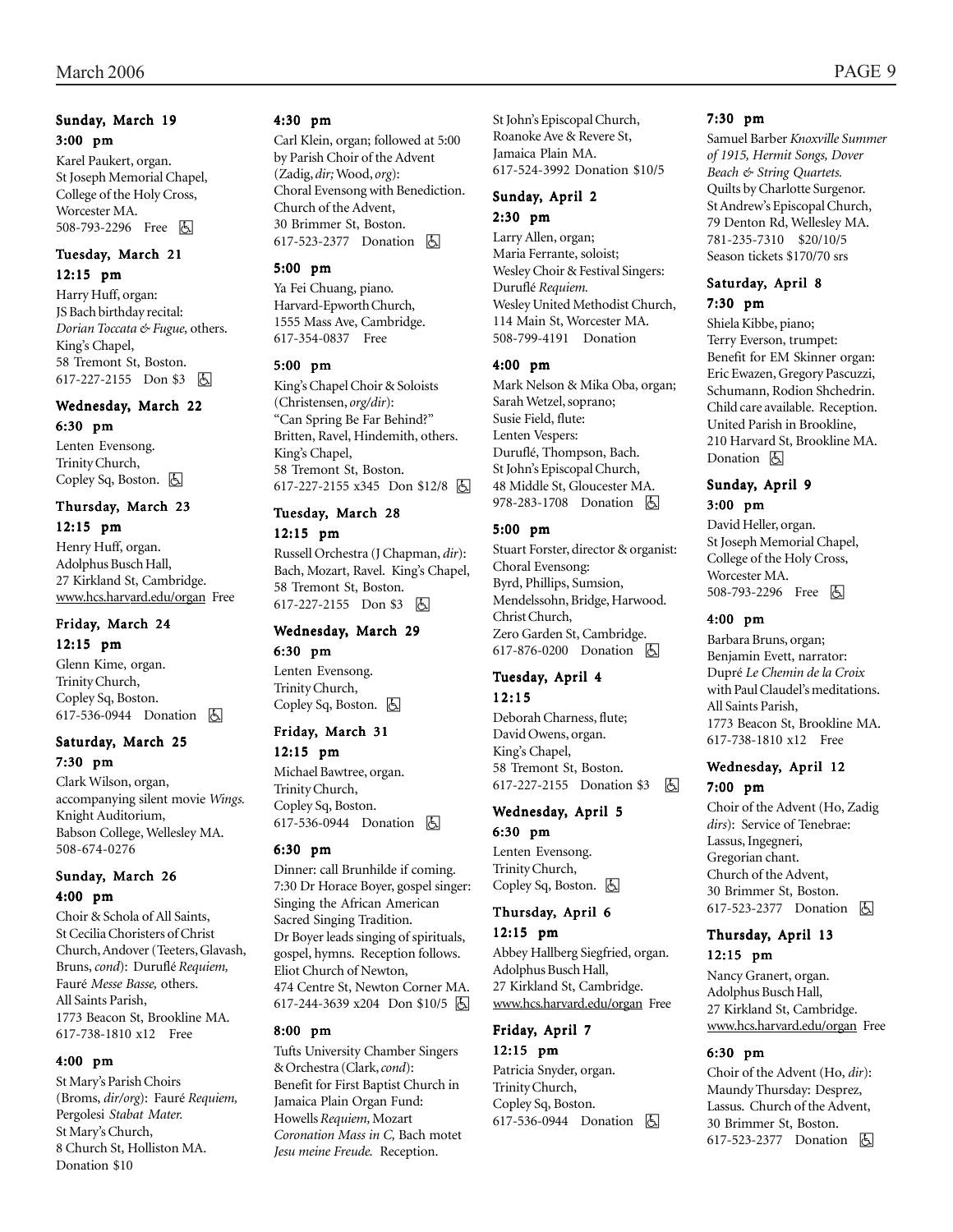#### 7:30

Stuart Forster, director & organist: Maundy Thursday Footwashing & Eucharist: Duruflé, Sumsion, Messiaen. Christ Church, Zero Garden St, Cambridge.  $617-876-0200$  Donation  $\boxed{6}$ 

### Friday, April 14 5:30 pm

Choirs of Trinity Church (Kleinschmidt, *cond*), organ, period orchestra: Bach *The Passion According to St John.* Trinity Church, Copley Sq, Boston. 617-536-0944 Donation \$10 囚

#### 6:30 pm

Choir of the Advent (Ho, *dir*): Good Friday Liturgy: Victoria, John IV King of Portugal. Church of the Advent, 30 Brimmer St, Boston. 617-523-2377 Donation **b** 

### Saturday, April 15 6:30 pm

Choir of the Advent

(Ho, dir*; Wood, org*): Easter Vigil: Sheppard, de la Rue, Clemens non Papa. Church of the Advent, 30 Brimmer St, Boston. 617-523-2377 Donation  $\Box$ 

### **The McClosky Institute of Voice - Summer 2006 Workshops - 24th Year**

|                                       | ENHANCEMENT OF THE <b>HEALTHY</b> VOICE,                                 |
|---------------------------------------|--------------------------------------------------------------------------|
|                                       | HELP FOR THE <b>TROUBLED</b> VOICE                                       |
| <b>JUNE 22-25</b>                     | <b>WHERE SCIENCE MEETS ART:</b>                                          |
| <b>FURMAN</b>                         | An interactive, hands-on workshop where you will learn                   |
| <b>UNIVERSITY</b>                     | and experience effective techniques to maintain and                      |
| <b>GREENVILLE, SC</b>                 | enhance healthy voices and benefit troubled voices.                      |
| <b>JULY 13-16</b>                     | Voice teachers, singers, speech and language                             |
| <b>EMMANUEL</b>                       | pathologists, music educators, and choral                                |
| COLLEGE,                              | directors will learn more about:                                         |
| <b>BOSTON, MA</b>                     | • Biomechanics of voice - breath, vocal fold                             |
|                                       | function, resonance                                                      |
| <b>JULY 27-30</b><br><b>MARQUETTE</b> | • Recognizing voice problems - voice quality,                            |
| <b>UNIVERSITY</b>                     | tension, breathing<br>• How to use these techniques in studios, clinics, |
| <b>MILWAUKEE, WI</b>                  | classrooms and rehearsals                                                |
|                                       | · Kinesthetic awareness of your own voice                                |
| Graduate                              |                                                                          |
| <b>Credit</b> /<br>CEI/s              | <b>MCCLOSKY INSTITUTE OF VOICE</b>                                       |
| <b>Available</b>                      | For more information, visit www.mcclosky.org,                            |
|                                       | or contact: Denise Naeve, CMVT at                                        |
|                                       | 515-332-5408 or Jay Lane 978-897-5372                                    |

#### 7:30

Great Vigil of Easter: Palestrina, Bairstow, Taverner, Tournemire. Christ Church, Zero Garden St, Cambridge. 617-876-0200 Donation  $\Box$ 

### Thursday, April 20 12:15 pm

Members of the Harvard Organ Society, organ. Adolphus Busch Hall, 27 Kirkland St, Cambridge. www.hcs.harvard.edu/organ Free

### PAGE 10 BOSTON/AGO Newsletter

# Friday, April 21

12:15 pm Andrew Sheranian, organ. Trinity Church, Copley Sq, Boston. 617-536-0944 Donation **b** 

#### Saturday, April 22 5:00 pm

Thomas Handel, organ: Messiaen. Church of the Covenant, 67 Newbury St, Boston. 617-266-7480 Free **b** 

### **NEXT DEADLINE:**

### **March 6 for April 2006 issue**

Please send all news and notes to:

Jim Swist, 34 Jason Street #2 Arlington MA 02476 Send via e-mail to swist@comcast.net

Calendar notices must be submitted either by e-mail or IN WRITING (please no phone calls). Include: day, date, time, brief description of program, location, address, phone number, price (or donation/free), and whether handicap-accessible.

Listings for each month are due by the first business day of the prior month. We will include all listings for the month of issue plus as many for the following month as space allows.

### **Broadcast Schedule WCRB (102.5 fm) Sundays 7:00am –7:25am**  CELEBRATING 47 YEARS OF BROADCASTING ON WCRB

Martin Steinmetz, Executive Producer and Technical Director

| <b>Broadcast</b> | <b>Performer</b> | Location                  | <b>Music</b>                              |
|------------------|------------------|---------------------------|-------------------------------------------|
| Date             |                  |                           |                                           |
| March 5          | Jon Gillock      | Immaculate Conception,    | Cantabile, Franck; Piece Heroique         |
|                  |                  | <b>Boston</b>             |                                           |
| March 12         | Olivier Latry    | <b>Holy Cross College</b> | 2 Chorale-Preludes, Bach; Prelude & Fugue |
|                  |                  |                           | in E-flat, Bach                           |
| March 19         | David Carrier    | Wellesley Cong. Church    | Chorale-Preludes, Bach                    |
|                  |                  |                           |                                           |
| March 26         | Olivier Latry    | <b>Holy Cross College</b> | Trio Sonata No.2, Bach; Toccata & Fugue   |
|                  |                  |                           | in D min, Bach                            |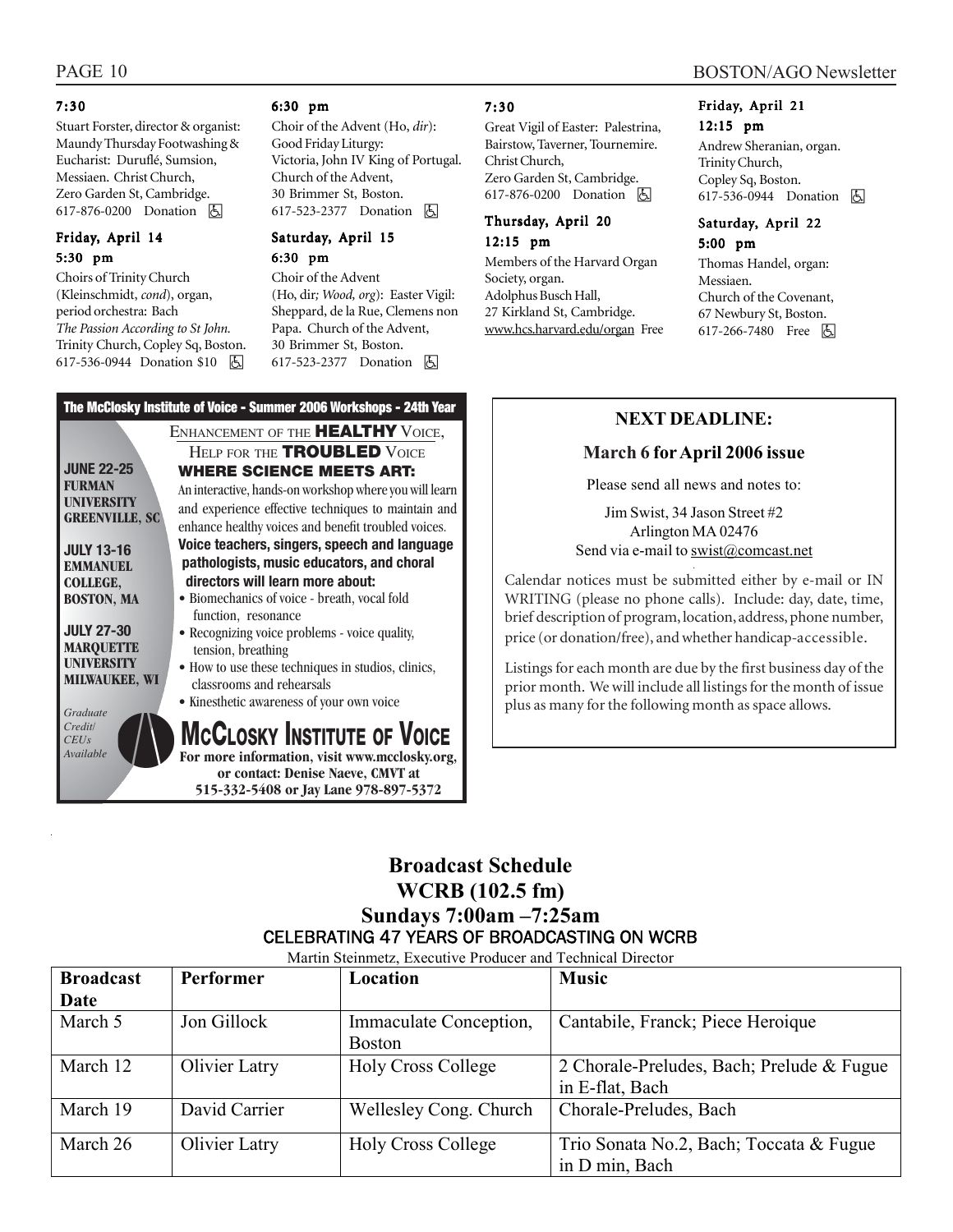# **Placement - March 2006**

 The date in brackets following a church's name shows when the church first requested a listing. **\***Indicates church is considering work on or replacement of their organ**; #** indicates an interim position. Salary and Rating are based on income paid by the church. Additional comp is estimated on additional services such as funerals and weddings.

| Denomination Rating Location |   |                 | Name of Church                            | Organ            | Salary        | Est. Additional Comp |
|------------------------------|---|-----------------|-------------------------------------------|------------------|---------------|----------------------|
| <b>Baptist</b>               | B | Providence, RI  | Calvary Baptist Church [10/05]            | Moller           | 12.000        | <b>NA</b>            |
| Congregational               | B | Atkinson, NH    | Atkinson Congregational Church [10/05]    | Ahlborn-Galanti  | 11.000        | <b>NA</b>            |
|                              |   |                 | organist only, choir director only        |                  | 8,000, 3,000  |                      |
|                              | B | Waltham, MA     | First Congregational Church [2/06]        | Rodgers          | 15,000-16,000 | 4 fun, 4 wed         |
| Covenant Cong.               | E | Ouincy          | <b>Ouincy Covenant Church [9/05]</b>      | Moller           | $6,200$ neg   | NA                   |
| Episcopal                    | D | Aver, MA        | St. Andrew's Episcopal Church [2/06]      | Estey            | 11,500-12,500 | 6 fun, 2wed          |
| Methodist                    | D | Belmont, MA     | Belmont United Methodist [9/05]           | Conrad Olsen     | 12,000-15,000 | NA.                  |
| Roman Catholic               |   | Charlestown, MA | St. Mary's Parish [11/05]                 | Woodberry/Harris | 20,000        | 10.000               |
|                              |   | Marlborough, MA | Immaculate Conception Parish [11/05]      | Rodgers          | 20,000        | 13,125               |
| Unitarian/Univ.              | E | Kingston, MA    | First Congregational Parish Church [9/05] | Hook             | 9,000-10,000  | <b>NA</b>            |

### **ORGANIST/CHOIR DIRECTOR**

### **ORGANIST ONLY**

| <b>Baptist</b>              |    | Stoneham        | First Baptist of Stoneham [9/05]  | Allen           | 3.500         | NA        |
|-----------------------------|----|-----------------|-----------------------------------|-----------------|---------------|-----------|
| <b>Evangelical Covenant</b> | D. | West Peabody    | Community Covenant Church [9/05]  | Allen           | 12.000-14.500 | <b>NA</b> |
| Congregational              | D. | Hingham         | Hingham Congregational Church NEW | Lahaise/Rodgers | 11.000-14.000 | 3000      |
| Roman Catholic              | DΙ | Lexington       | Sacred Heart Parish NEW           | Rodgers         | 10.000-15.000 | 1875      |
|                             |    | <b>Brockton</b> | St. Edith Stein Parish [11/05]    | Moeller         | 17,000-20,000 | <b>NA</b> |

#### **DIRECTOR ONLY - none**

Please note: This list is as accurate as possible as of January 31, 2006; notices for job openings received after this date will be included in the next newsletter. It is possible that some churches on this list have filled their positions but have not notified placement.

A = excellent salary for job expectations;  $B =$  good salary;  $C =$  average salary;  $D =$  low salary;  $E =$  very low salary.

### **POSITIONS FILLED** – none **POSITIONS REMOVED** – none

### **PROFESSIONAL CONCERNS PUBLICATION**

*The Work and Compensation of the Church Musician* (the Boston Chapter's 16-page "*Green Book*"), 2005 edition, is available for \$5.00 per copy, postage-paid. Please make your check payable to Boston Chapter, AGO, and send to Rose Mary Gabler, 16 Summer Street, Lexington, MA 02420.

**LISTING YOUR CHURCH ON THIS PAGE** Contact Rose Mary Gabler at rmgabler@aol.com or 781-862-6322.

### Unitarian Universalist Musicians Workshop

Saturday, March 4, 2006 Murray UU Church, 505 North Main Street (Route 152) Attleboro Morning 9:30 a.m.

A1 Singing the Journey – Learn the new hymnal Supplement - Session I A2 The Art of Musical Performance for the Music Ministry A3 Hidden Gems of the Organ Repertoire A4 May This Light Shine

#### Morning 11:00 a.m.

B1 Singing The Journey Interpreting the New Hymnal Supplement B2 Rhythm for the Choir: The Teachers Edition B3 Ring Out Wild Bells!

B4 The Joy of Chanting

Afternoon 1:15 p.m.

Choral Repertoire

Registration - Early: \$25.00 rec'd by March 1 After March 1 & at door: \$30.00 (includes lunch & choral sample packet)

Registration - 8:30 Worship - 9:00 Workshops - 9:30 – 12:15 Lunch - 12:15 Choral Repertoire - 1:15 Closing - 2:30

Church phone number: 508-222-0505

PLEASE NOTE: If there is a major snow event on Friday March 3 or a storm forecasted for March 4, call 508-559-6650 to learn if the conference is canceled

FOR ADDITIONAL INFORMATION: Judy Putnam 978-356-8880 judyputnam@comcast.net